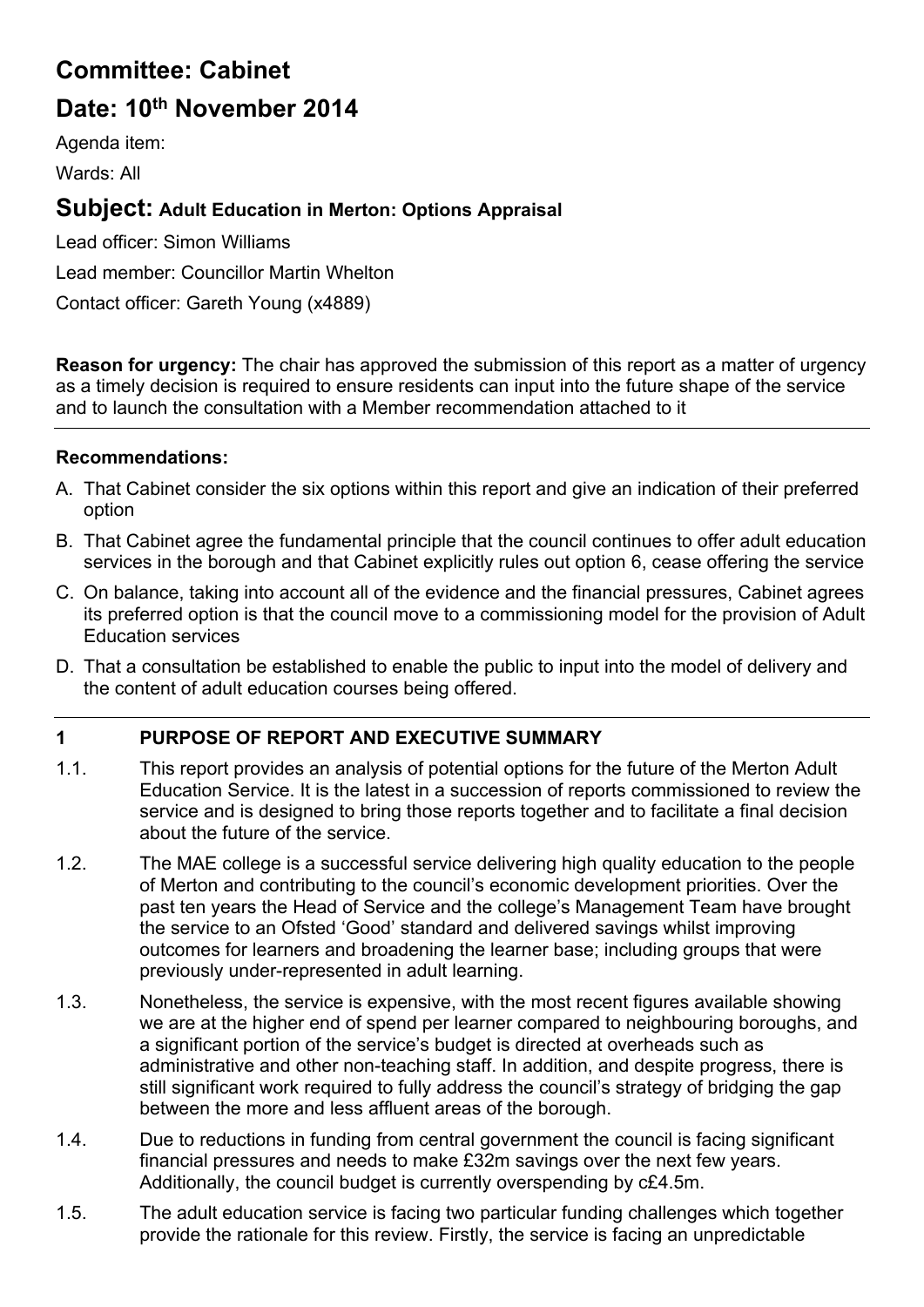funding environment from the Skills Funding Agency. Secondly, the service is facing significant savings planned within the MTFS which are becoming increasingly difficult to find whilst still providing the services required by the SFA.

- 1.6. In light of these challenges and the high fixed costs of providing a small college like MAE, this report reviews alternative options to assess whether any of them can lead to a sustainable and resilient model of delivery which will allow the services to continue to be delivered despite the volatile funding environment.
- 1.7. Broadly speaking there are six options for the service and this report reviews each of them in turn against a series of key questions.

# **2 DETAILS**

2.1. The report is split into four broad sections covering the background to the report, the criteria by which a decision should be made, the challenges the service faces, the key issues that need to be considered, an evaluation of the options and then some discussion of implementation considerations.

## **3 BACKGROUND**

- 3.1. At the outset of this options appraisal there was a clear mandate established for the work. Based on the options included within the Target Operating Model (TOM) this report was to investigate the following three possible futures for Adult Education in Merton:
	- Adult Education continues to be provided by Merton Council.
	- Adult Education is commissioned with Merton providing that commissioning role. This may include a single contract or multiple smaller contracts
	- Merton ceases to be involved in Adult Education funding in Merton; leaving the task up to the Skills Funding Agency.

It was agreed at the start that each of these options would also include the possibility of a shared service with another authority or FE provider. This wouldn't change the models considered but would provide greater opportunities for the service to build resilience and savings into each of the potential 'futures'.

- 3.2. In order to achieve this task officers have conducted the following activity:
	- A review of previous reports into Merton Adult Education (MAE) including the recent reports by Red Quadrant (RQ) and the Public Value Review (PVR)
	- Commissioned a financial viability assessment of MAE
	- Met with senior commissioners or providers of Adult Education in Richmond, Wandsworth, Kingston, Camden and Sutton
	- Worked with our local FE provider South Thames College to investigate potential alternative models of delivery working in partnership.
	- Worked with finance colleagues to develop a unit cost model for every course at MAE (in line with recommendations from the RQ report and PVR)
	- Met with the Skills Funding Agency (SFA) to understand the funding position and what impact each of the options would have on overall adult education funding in Merton
	- Conducted a soft market testing in Merton to assess the viability of a diffuse commissioned model
- 3.3. Whichever option is chosen as a result of this work the next stage should be to develop further the implementation plan for the chosen option; working with partners where appropriate to understand the specification and the appropriate way of structuring the model. Once this planning is done the solution can be implemented. Even if we continue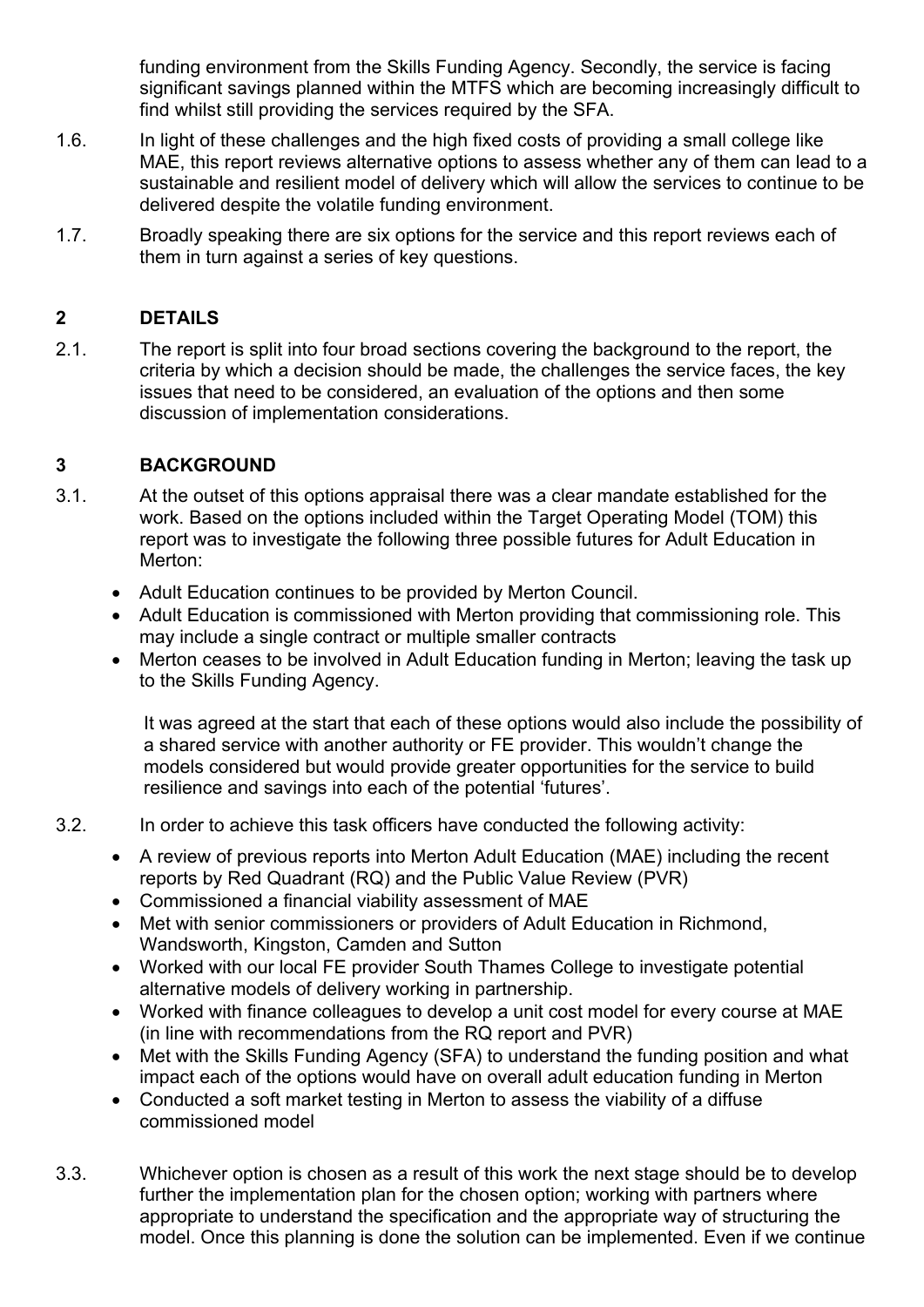with the internal model some work should be done to ensure that the model adopted matches Merton's needs.

3.4. Recognising that the planning and implementation are important elements of any decision some brief guidance about the implications of the different options is detailed at the end of this report.

#### **4 ESTABLISHING NEED AND CURRENT PROVISION**

- 4.1. The question this report seeks to address is what is the best model of service to ensure value for money for the council and tax payers whilst also delivering a quality service for our residents.
- 4.2. In Merton we recognise the valuable role that the skills agenda plays; both in supporting our residents to play a wider role in our local economy and by contributing to the Community Plan aim of promoting economic wellbeing and bridging the inequality gap between the east and the west of the Borough. In addition MAE contributes to the health and wellbeing agenda. Continuing to learn is a key contributor to issues such as aging well and reducing isolation for a variety of groups, and if it is not spread across the whole community this can add to inequality.
- 4.3. Merton Adult Education plays a key role on Merton's Economic Wellbeing Group and contributes to the council's Employment Skills Action Plan, the next iteration of which will include a focus on support for those aged over 25; a group MAE is well placed to support. This skill and training is crucial if Merton, along with every other area in the country, is to close the skills gap. Again, adult education in Merton can have a valuable role to play here.
- 4.4. In addition we recognise that the role of adult education can be wider; enabling residents to have access to other forms of learning on the basis that it creates resilience and is one factor underpinning successful ageing and the wider preventative agenda. This dual purpose is reflected in the two main pots of money provided by the SFA; the Adult Skills Budget (ASB) and the Community Learning (CL) budget. The former funds skills and employability and the latter recognises the wider role of adult and community education.
- 4.5. Over the past few years the Merton Adult Education College has delivered on these expectations, receiving a 'Good' rating from Ofsted and additional grants from the SFA due to over-performance. MAE's priority is to widen participation amongst disadvantaged learners. The strategy has centred on building effective partnerships in order to improve access to excluded communities, combined with undertaking a range of responsive community focused outreach activities.
- 4.6. In the past 10 years the student profile has shifted considerably. In 2004, ethnic minority students amounted to only 17% of the overall student base. Due to successful implementation of the widening participation strategy 38% of our learners are from ethnic minority groups. Almost 40% of learners live in disadvantaged wards. However, over 60% of learners overall continue to come from more affluent wards.
- 4.7. Successful implementation of this strategy has also resulted in a diverse intergenerational student profile.
- 4.8. MAE, in the last academic year, attracted 5054 learners, which produced 7000 enrolments. The college's strategy to improve student attendance and retention on qualification courses has seen progress year on year. Student retention rates have increased to 93% compared to 87% last year. Achievement rates are 93%. Success rates have increased to 87% an increase of 5% compared to last year and a 16% increase when compared to 2010/2011. These are all above national benchmarks and reflect the well-established self-assessment process and performance management provisions delivered by the current MAE management.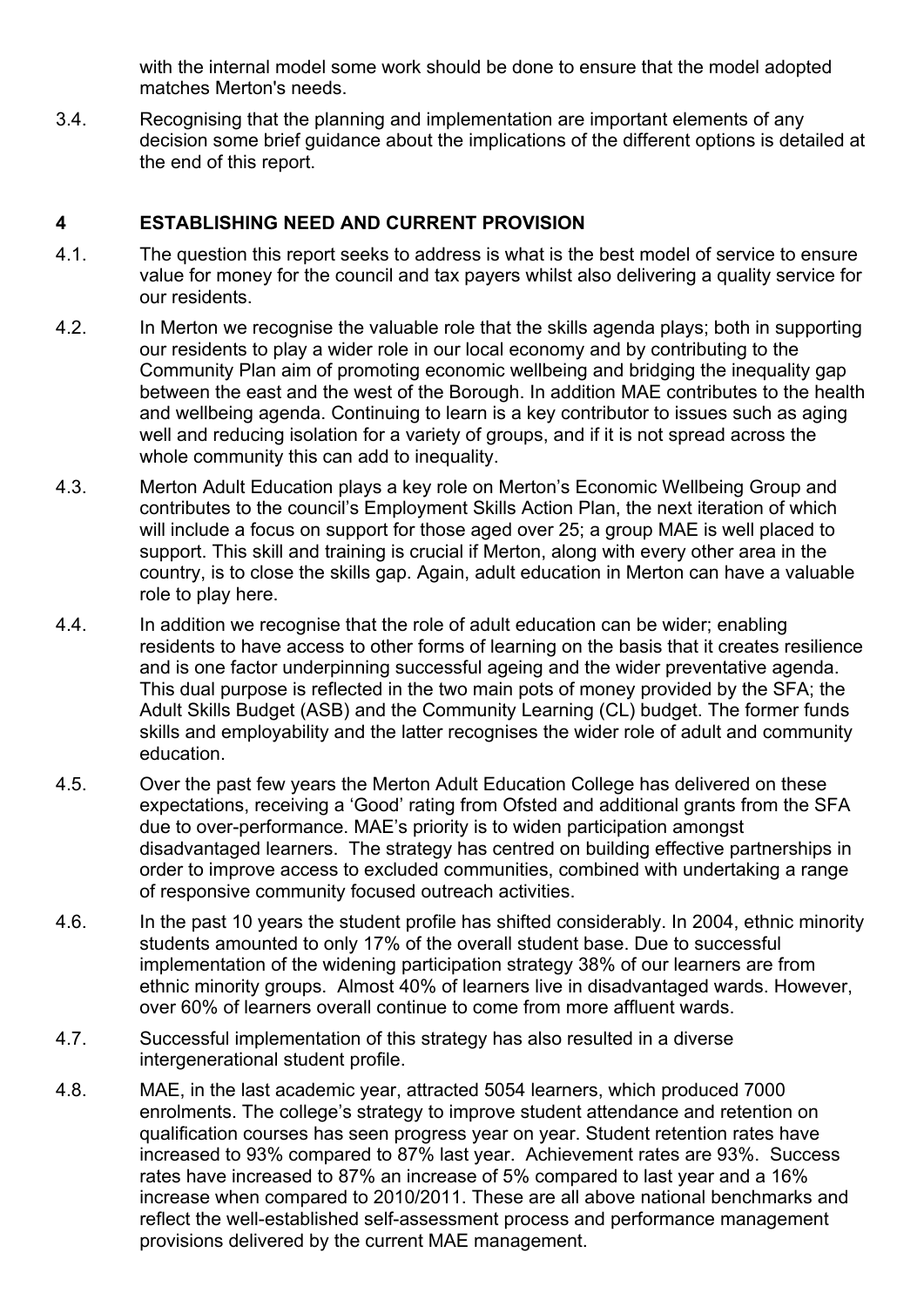| <b>Retention</b><br>(Students on course) | <b>Achievement</b><br>(Examination success) | <b>Success Rate</b><br>(weighted formula<br>comprised of retention and<br>achievement) |
|------------------------------------------|---------------------------------------------|----------------------------------------------------------------------------------------|
| 93.5%                                    | 93.1%                                       | 87.1%                                                                                  |

- 4.9. In addition, through a series of partnerships, outreach events and initiatives MAE have developed a stronger link with learners in the east. In 2012-2013 academic year, for example, MAE had 1386 learners from 'disadvantaged' wards.
- 4.10. In 2012/13 academic year 57% of students on vocational courses went on to further learning and 52% transitioned into employment. The strategy to increase tracking learners resulted in good reporting rates for MAE. This compared well to our neighbouring boroughs:

| College      | Destination rate %<br>(how much data is<br>captured) | <b>Employment</b><br>progression rate % | Learning<br>progression rate % |
|--------------|------------------------------------------------------|-----------------------------------------|--------------------------------|
| <b>MAE</b>   | 83                                                   | 52                                      | 57                             |
| <b>STC</b>   | Insufficient data<br>provided                        | 42                                      | Insufficient data<br>provided  |
| <b>SCOLA</b> | 73                                                   | 45                                      | 53                             |
| Kingston     | Insufficient data<br>provided                        | 44                                      | Insufficient data<br>provided  |
| Wandsworth   | 81                                                   | Insufficient data<br>provided           | 39                             |

- 4.11. MAE also provides specialist provision for adults with learning difficulties and disabilities and has a high success rate. Last year there was a 97% retention and achievement rate over a variety of courses.
- 4.12. MAE provides a careers service which responds to demand. For example, in one term (term 1 of 2013/14) the Careers Service saw 101 clients for one to one appointments, resulting in 104 enrolments onto MAE programmes.

#### **5 CHALLENGES**

5.1. Nonetheless, there remain a number of challenges in terms of the service's ability to deliver against the council's key criteria of affordability and quality.

#### **Location**

- 5.2. There is recognition that the venues with the largest capacity are not convenient for residents with no access to private transport, especially those living in more disadvantaged parts of the borough. Although adult education services take place in over 40 venues as outlined in Appendix 1, the vast majority of courses take place at Whatley Avenue which is not necessarily in the right location to attract learners from the more disadvantaged areas in the east of the borough. It is also a non-town centre location and suffers from a lack of good transport connections from the east of the borough.
- 5.3. The Marlborough Hall site in Wimbledon also hosts a high proportion of course and is also situated in the western, more affluent part of the borough. However it is a town centre location with better transport links.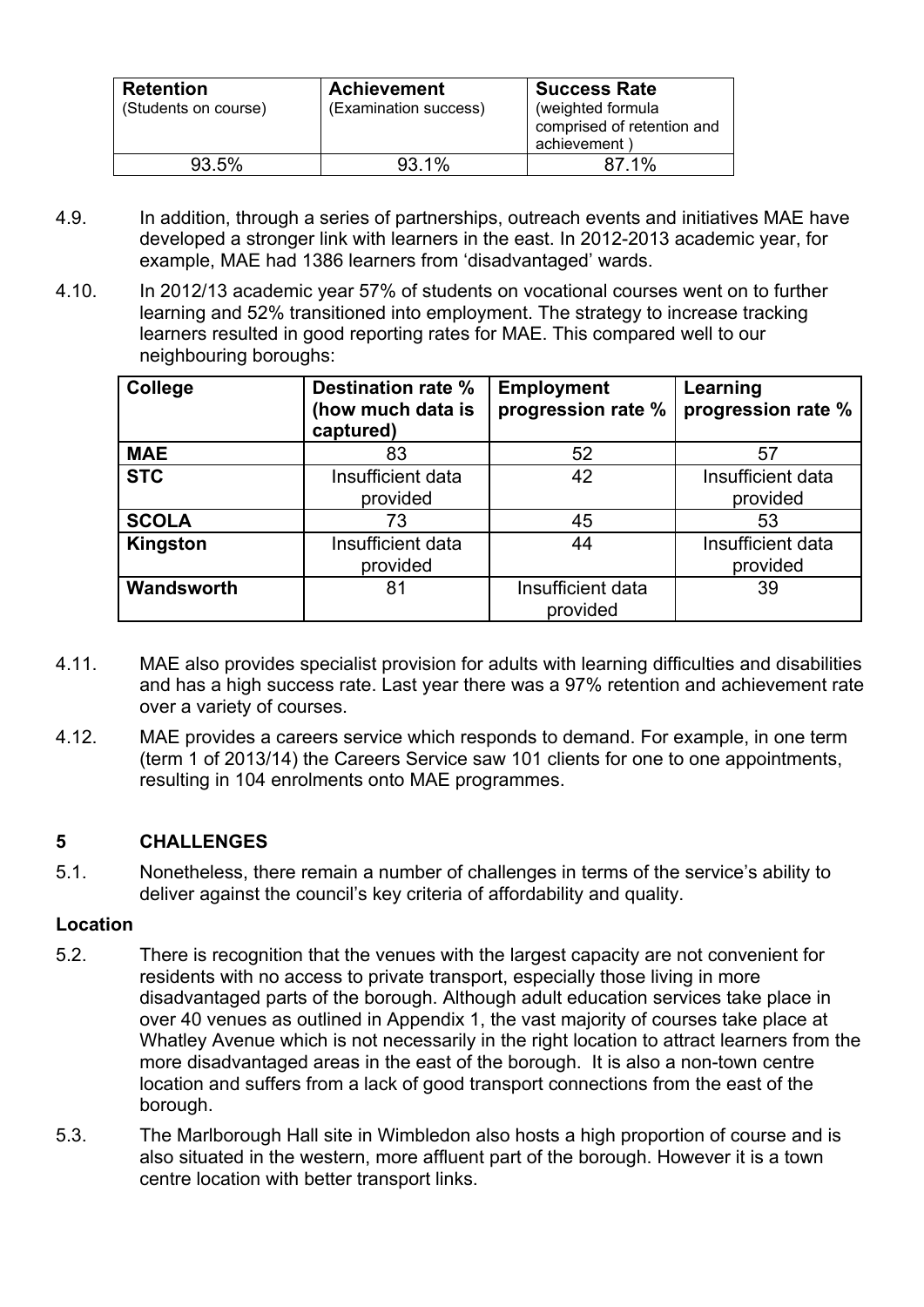5.4. Discussion of any new model must consider the need to bridge the gap between the more and less affluent parts of the borough and to reach out to those in the most disadvantaged areas where educational attainment is below the national average.

#### **Course composition**

- 5.5. As demonstrated within Appendix 2 there is a mix of course provision at MAE. However, there are a high proportion of courses in the Creative Arts category, for example, whilst vocational courses and those focused on employability skills currently make up a much smaller proportion of the total courses offered.
- 5.6. In order to deliver on the council's economic development agenda and to bridge the gap between the east and west of the borough it will be important to ensure that vocational and employment focused courses are maximised within any new delivery model.

#### **High fixed costs**

- 5.7. One of the challenges that MAE faces is its high operating overhead cost. Currently, the composition of staff spending within MAE is 54% non-teaching (24% academic and 30% administrative) and 46% on teaching staff. Any new model should seek to focus resources on the front line and to minimise "back office" costs.
- 5.8. Likewise, the Whatley Avenue building cost £140k to run in 2013/14 and it is expected that it will cost a similar amount in the coming year. This doesn't include the £379,377 of backlog maintenance charges outstanding on the Whatley Avenue building.
- 5.9. High fixed costs mean that the college is particularly vulnerable to reductions in its funding and that those reductions have a disproportionate impact on the amount that can be spent on learning.

#### **Finances**

- 5.10. There has been a c£165k reduction in SFA funding for academic year 2014/15. Even without that reduction MAE would have found it difficult to operate without additional council subsidy. We anticipate that the funding position is likely to get worse as Government plans post 2015 suggest a reduction in all non-ring fenced central spending, and SFA funding is not ring-fenced. These reductions will be on top of the £32m the council needs to save from the local authority budget.
- 5.11. Further cuts to the grant will mean one of three things; either the council increases its subsidy, the quality of the service declines or we look to another model.

#### **6 ESTABLISHING OPTIONS**

- 6.1. In light of the above, if the council wishes to continue to offer adult education services in the borough, there are two questions to address:
	- i) How should that provision be delivered in order to achieve value for money?
	- ii) What should be delivered to achieve best quality within the financial envelope?
- 6.2. Whilst both of these are core questions this paper focuses on the former question with the latter to follow and to be delivered by adult education professionals.
- 6.3. Based on previous work from Red Quadrant and the PVR this report was quickly able to narrow down the range of realistic options available to the service. Indeed, the RQ report contained a number of theoretical options within its methodology and evaluation.
- 6.4. In order to take the discussion forward this report will focus on realistic models of delivery based on the work completed during the development of the report. These realistic options are all based on the project brief but are more specific and tangible. They thus provide clear choices to the local authority: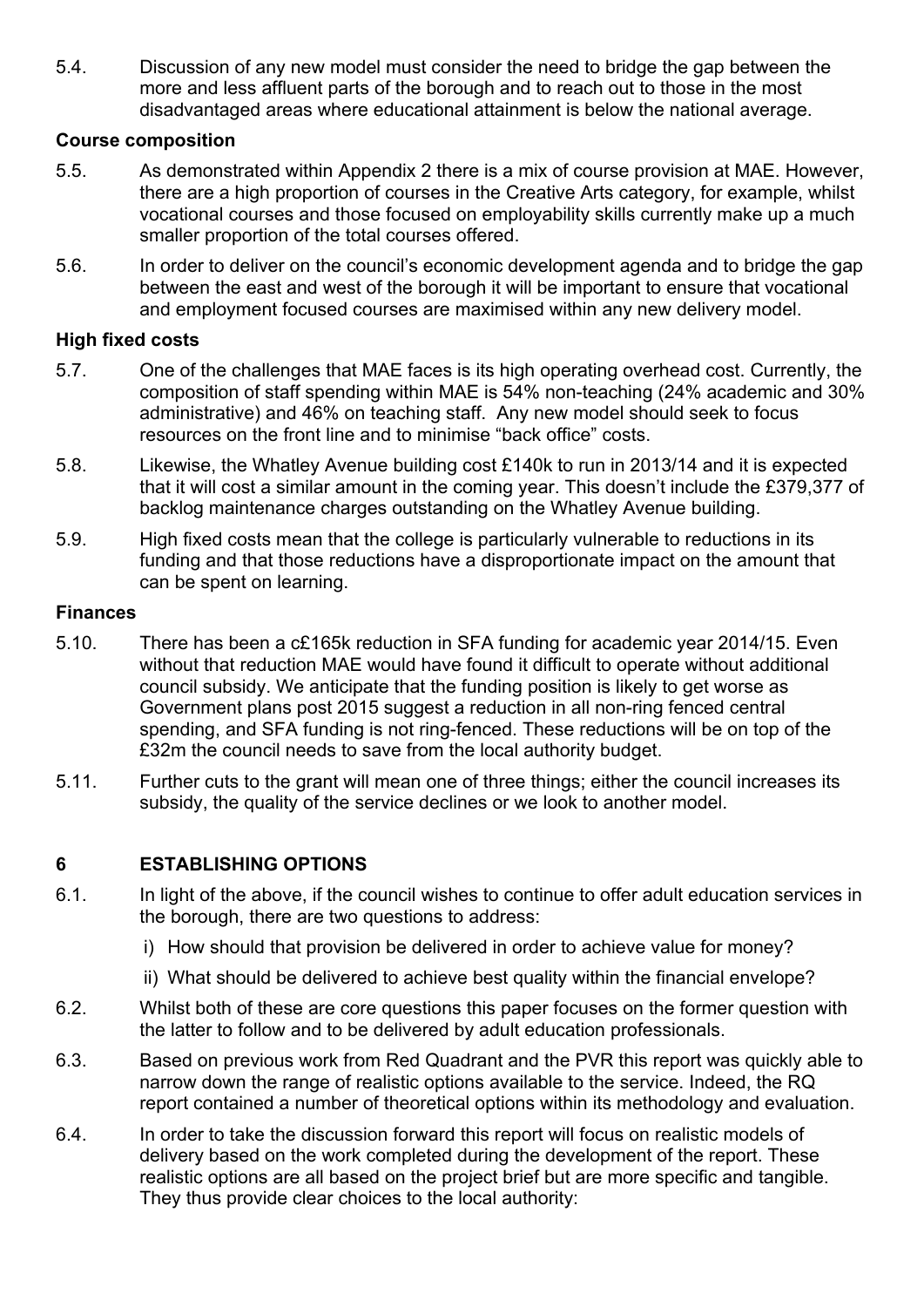- **MAE continues as it currently is**: LBM continue to directly deliver the service and bear the financial risk of future SFA funding reductions
- **Merton Council forms a shared service with South Thames College (Merton Campus):** The two colleges attract their funding in the usual way but share back office and management functions.
- **Merton Adult Education forms a shared service with another local authority managed college (such as SCOLA):** The two colleges attract their funding in the usual way but share back office and management functions.
- **Merton becomes a commissioner of Adult Education Services:** Commissioned services continue to be delivered in Merton.
- **Merton ceases to be a provider and instead becomes a commissioner of Adult Education Services; partnering with the London Borough of Wandsworth to deliver this commissioning function.** Commissioned services continue to be delivered in Merton in partnership with Wandsworth.
- **Merton ceases to offer adult education services.**
- 6.5. This report has not considered options related to 'alternative business models' as a previous report on this concluded that there were limited benefits, especially if the service was not at a break-even position.
- 6.6. The options above are all viable for the council and which option is chosen depends on the balance of priorities of council decision makers.

## **7 THE FINANCIAL POSITION**

- 7.1. The adult education service costs £2.6m per annum to deliver.
- 7.2. £494k of the cost of the service is covered by learner receipts, with £2.1m financed by the Skills Funding Agency and the council. This represents a significant public subsidy. The council also offers a significant effective subsidy in the form of premises and other features.
- 7.3. There has been a c£165k reduction in SFA funding for academic year 2014/15 which will make the delivery of further savings more difficult and will need a very careful review of the courses offered. To make matters more difficult for the college SFA savings are applied on a rolling academic year on year basis and outside of the council budget setting cycle which can cause regular in year challenges.
- 7.4. As such, the college is currently forecast to overspend by c.£158,000 in 2014/15 against this budget. The current MTFS savings plan put forward by the Community and Housing Department calls for this contribution to the college to be eliminated by 2017/18 and the current position of the college principal is that this will be unachievable. Any savings that cannot be achieved, or overspends, will need to be made good by the Communities and Housing Department in setting the 2015/16 budget, and this will have a detrimental impact on the Adult Social Care budget.
- 7.5. Currently, the composition of staff spending within MAE is 54% non-teaching (24% academic and 30% administrative) and 46% on teaching staff. This reflects the high overheads of running a college and the relatively small size of MAE.

#### **Course cost analysis**

- 7.6. Previous reports into MAE (Red Quadrant 2012, PVR 2013) have recommended that a detailed analysis be undertaken of each course offered by the college identifying those that run at a surplus (prior to allocating fixed costs) and those that run at a deficit. This work has now been completed as part of this review and is available for the service manager; whichever option is chosen.
- 7.7. The review doesn't identify obvious savings; in general the courses that are run at a deficit are those that are directly related to qualifications, and thus directly supportive of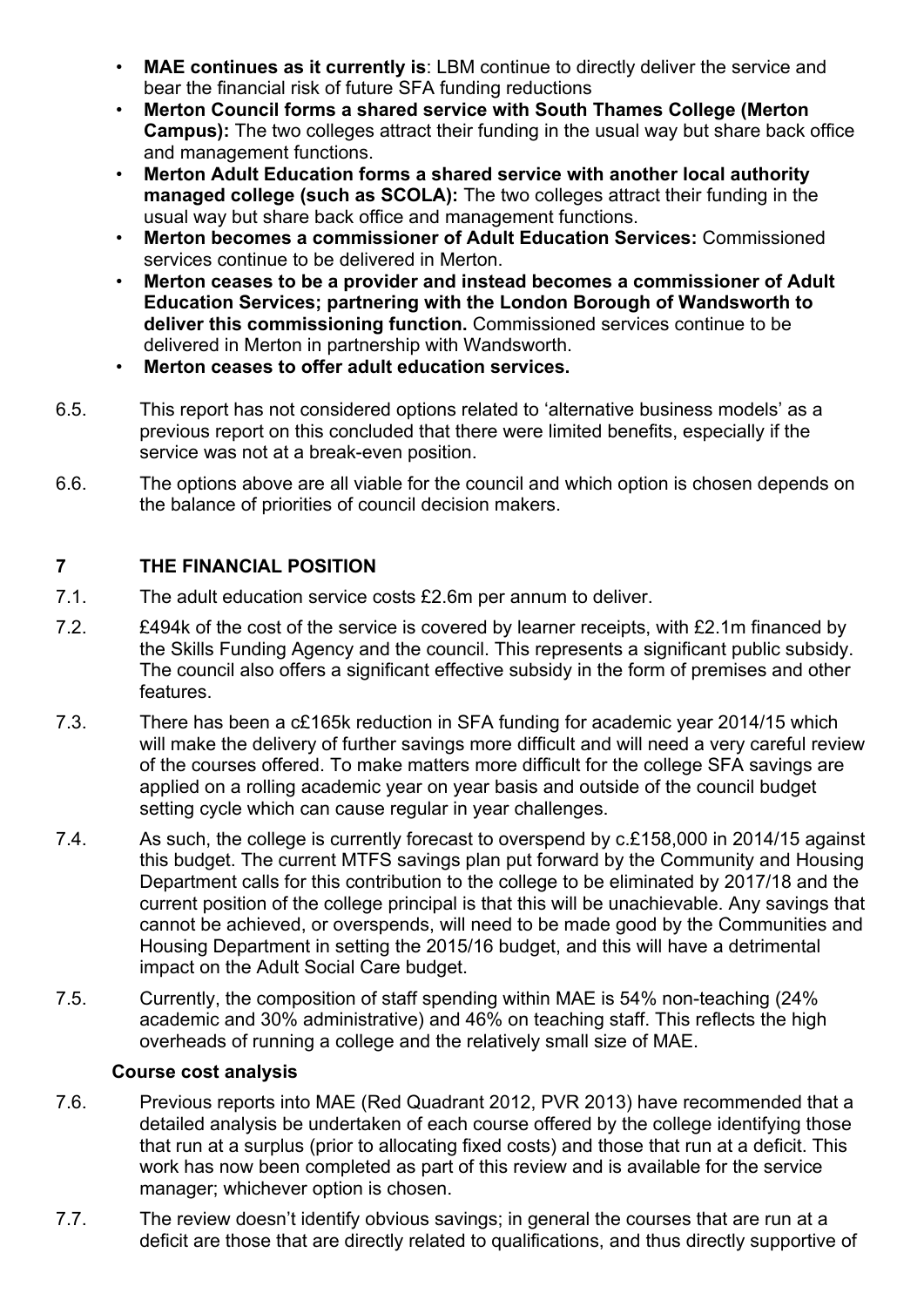the council's economic aims and objectives, and those that run at a surplus prior to overheads tend to be those that attract fees from the students. These have a limited demand, and are restrained by the amount of funding we receive in each subsidising 'pot' but where they are run can generate a good surplus.

- 7.8. However, this analysis does demonstrate that by varying the course mix it might be possible to allocate the grant to a different mix of courses which still meets SFA guidelines but is deliverable for us at a cheaper cost.
- 7.9. This work must be used as part of the new model to ensure on-going value for money.

#### **8 ASSESSING THE POTENTIAL OPTIONS**

- 8.1. As mentioned in section 6 after considerable work this report has narrowed down the realistic potential options to six.
- 8.2. However, due to the common issues underlying these options there are a few common issues which should be discussed in advance of the analysis of options:

#### **Delivery venues**

- 8.3. The adult education service delivers courses from over 40 venues in the borough. See Appendix 1 for a full break down of venues including a number of community venues such as schools, community centres and children's centres.
- 8.4. However, 68% of learners attend the Whatley Avenue site in the west of the borough and 11% of learners are at the Marlborough hall site in Wimbledon. A much lower proportion of courses take place in the less affluent parts of the borough.
- 8.5. Any change to the current adult education service would need to include an assessment of the current range of delivery venues to ascertain the mix that will best bridge the gap and achieve value for money. Options for expanding the range of venues include libraries, schools, the Wandle Valley Resource Centre, community centres and other sites used by our partners. Indeed even if the "no change" option is chosen there will still be a need to review the current venue mix.
- 8.6. In reviewing the delivery site mix there are also opportunities to work with South Thames College to deliver courses there and this has been assessed in more detail in discussions around some of the options. A partnership with STC would allow learners to benefit from the excellent facilities at the college.

#### **Economic development**

- 8.7. MAE plays an important role as part of the mix of providers in Merton delivering skills training. This ranges from supporting hard to reach groups through their English, Maths, ESOL and IT provisions to working in partnership with other providers (such as Social Enterprise Merton, Grenfell and Merton Priory Homes) to delivering contracts on behalf of Job Centre Plus.
- 8.8. MAE should also contribute to the Merton Partnership agenda of 'Bridging the Gap' between the East and West of the Borough.
- 8.9. It is thus important that any solution recognises this central role that MAE plays in terms of Merton's economic development.
- 8.10. As such, any model should involve Merton Partnership in helping shape the delivery of the service.
- 8.11. In addition, it has been identified that any change to the design of the provision would need to be judged against the impact on inclusion. The current provision is primarily based in the more affluent areas of the borough at the Whatley site and through the provision of the Marlborough Hall site. This would need to be considered in a new model with locations provided that were both welcoming and accessible particularly for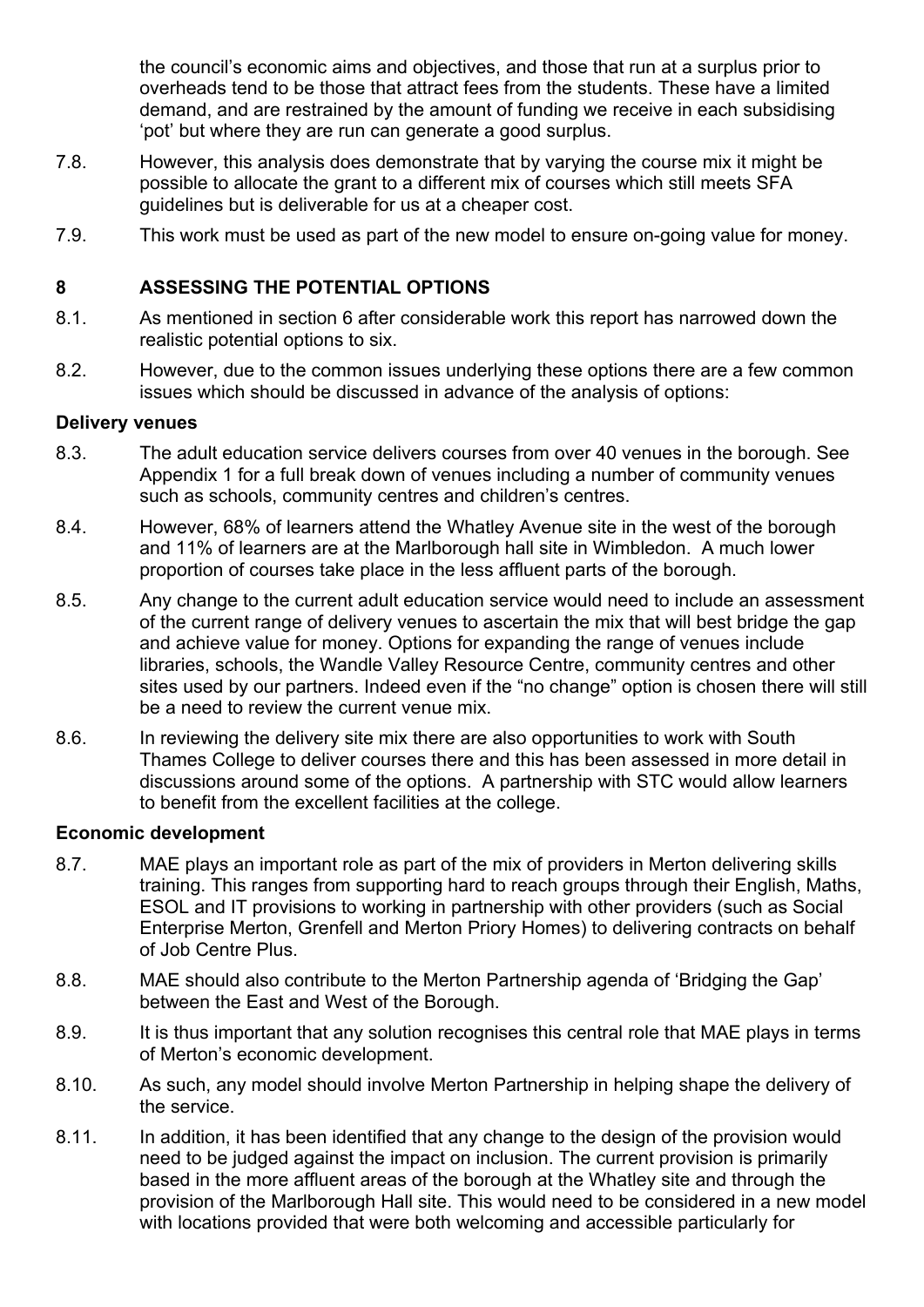residents from the east of the borough. Most of MAE's current partners are based in the east of the borough.

- 8.12. As mentioned in section 4.3 MAE is responsible for the delivery of a number of actions stemming from the Sustainable Communities Overview and Scrutiny Panel's Review of Adult Skills and Employability. Whilst some of these elements could be delivered regardless of the model delivered some may not be delivered if an alternative model is adopted, especially if that model is commissioning based. These include the move to provide higher level courses, the development of MAE as a commercial brand and the establishment of a virtual business school in Merton. As part of that MAE has already secured accreditation to deliver ABE (Association of Business Executives) courses and is in talks with Kingston University to discuss franchising.
- 8.13. Nonetheless, it is worth noting that South Thames College do provide the higher level courses already and any model that involved them would provide us with the opportunity to link adult education courses with that offer.
- 8.14. Whichever model is chosen any new Merton Adult Education provision should have the economic development agenda and that of other cross cutting agendas such as wellbeing, education and children, for Merton in mind.

#### **Transfer of Undertakings (Protection of Employment) Regulations (TUPE)**

- 8.15. Many of these models involve partnering with another organisation to deliver or commission Adult Education Services. This sort of sharing has been proven to deliver resilience and economies of scale in other services but also leads to challenges for the staff involved. In the event that functions carried out by Merton Adult Education transfer to another organisation/s it is likely that TUPE will apply, as this is a form of 'economic entity' that is specified within the Regulations and associated case law. In general terms TUPE protects the conditions of employment of the workforce transferring from one employer to another.
- 8.16. There are currently three types of staff working at MAE and each would be treated in a slightly different way:
	- i) **Permanently employed teaching staff:** Tutors on a flexible contract linked to enrolment; they are employed when their course runs. This may include some models and other temp course staff
	- ii) **Claims tutors:** Tutors on permanent contracts; paid for a set number of hours / courses per year even if those courses are subsequently cancelled
	- iii) **Non-teaching staff:** These are non-teaching staff; nearly all on permanent contracts.
- 8.17. The two tutor categories are dealt with slightly different but would likely TUPE into any new organisation, where this option was chosen, continuing to teach the courses they currently teach. Most of the MAE tutors are extremely well regarded both by students and internal MAE assessments and thus, in addition to their legal rights, would be an asset to any commissioned provider. In the event of the business entity, or parts of the business entity, transferring to another organisation a TUPE 'test of assignment' would be applied – this determines which staff are within the scope of the transfer of the business entity and which are not.
- 8.18. Some of the non-teaching staff may also be eligible for TUPE (see 8.17 above and the 'test of assignment') but in addition the likelihood is that any move from being a provider to being a commissioner would lead to some redundancies as such remaining functions and duties would cease or diminish at the point of transfer. Merton would be liable for these redundancy costs if they occur.

#### **The local provider market**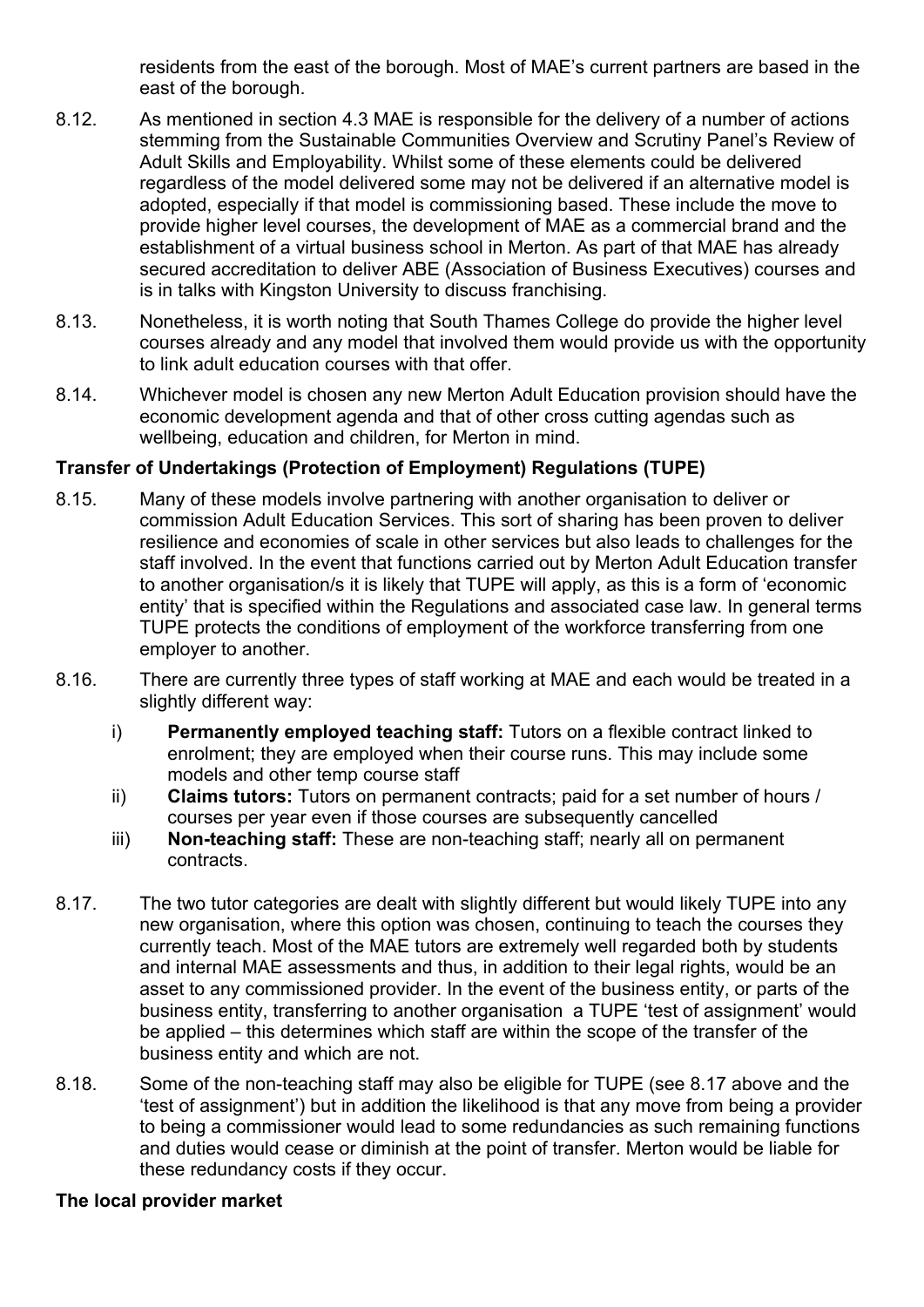- 8.19. In two of the models Merton becomes a commissioner of adult education services. To investigate these options we conducted a soft market testing exercise with local providers and spoke to other authorities who have a commissioning model.
- 8.20. The soft market testing took two forms; firstly a survey with local providers and secondly a more thorough discussion with our largest local provider South Thames College.
- 8.21. The survey was completed by five local providers: Grenfell Housing and Training, Capital Training Group, Commonside Community Development Trust, the Training and Recruitment Partnership and Delrose Earle Training.
- 8.22. There was some evidence that there is some competition within the market and a desire from current training providers to expand their offer and to work closely with Merton in developing this offer. The market is not huge but the evidence of the survey seems to be that there is some capacity in it.
- 8.23. South Thames College is a large provider with excellent facilities and would be able to take on much of the work currently delivered by MAE. An initial assessment showed that the college has the capacity to deliver over 75% of the current MAE offer in the current form.

#### **SEND Provision**

- 8.24. Local authorities have a new responsibility towards young people with Special Education Needs and Disabilities aged 18-25 and expect to commission new services to help meet that need.
- 8.25. Any approach to the future of MAE should consider how the new model can quickly move to help meet that opportunity and / or support the commissioning and development of a market to meet that need.
- 8.26. The above opportunity seems to fit in nicely with one of the partnering opportunities as due to the numbers of young people involved shared arrangements, and shared provision, with other boroughs could be the norm that SEND teams look to work with when commissioning this provision.

#### **Governance and accountability**

8.27. If the council decides to commission the service it will need to ensure that the curriculum is governed to ensure that it meets the needs of the community and benefits from the insight of council officers and our partners. Currently this governance is provided by the economic wellbeing sub-group of the partnership.

#### **Other**

8.28. Options such as the expansion of the MAE's Virtual Learning Environment (VLE) or the use of MOOCs (Massive Open Online Courses) may open further opportunities for some types of courses in the future. However, this is not viable, or part of SFA funding, currently.

#### **Options**

8.29. Each of the above issues is mentioned within the following options.

#### **9 OPTION 1: MAE CONTINUES AS IT CURRENTLY IS**

- 9.1. MAE is a successful college with a strong Ofsted rating, high user satisfaction and a substantially improved operational and budgetary position.
- 9.2. The current business plan calls for the Merton Adult Education service to break even and no longer receive funding from the council. This would enable the service to pay for the full cost of providing courses from within the SFA funding provision and fee income without a council subsidy, not including the cost of providing premises.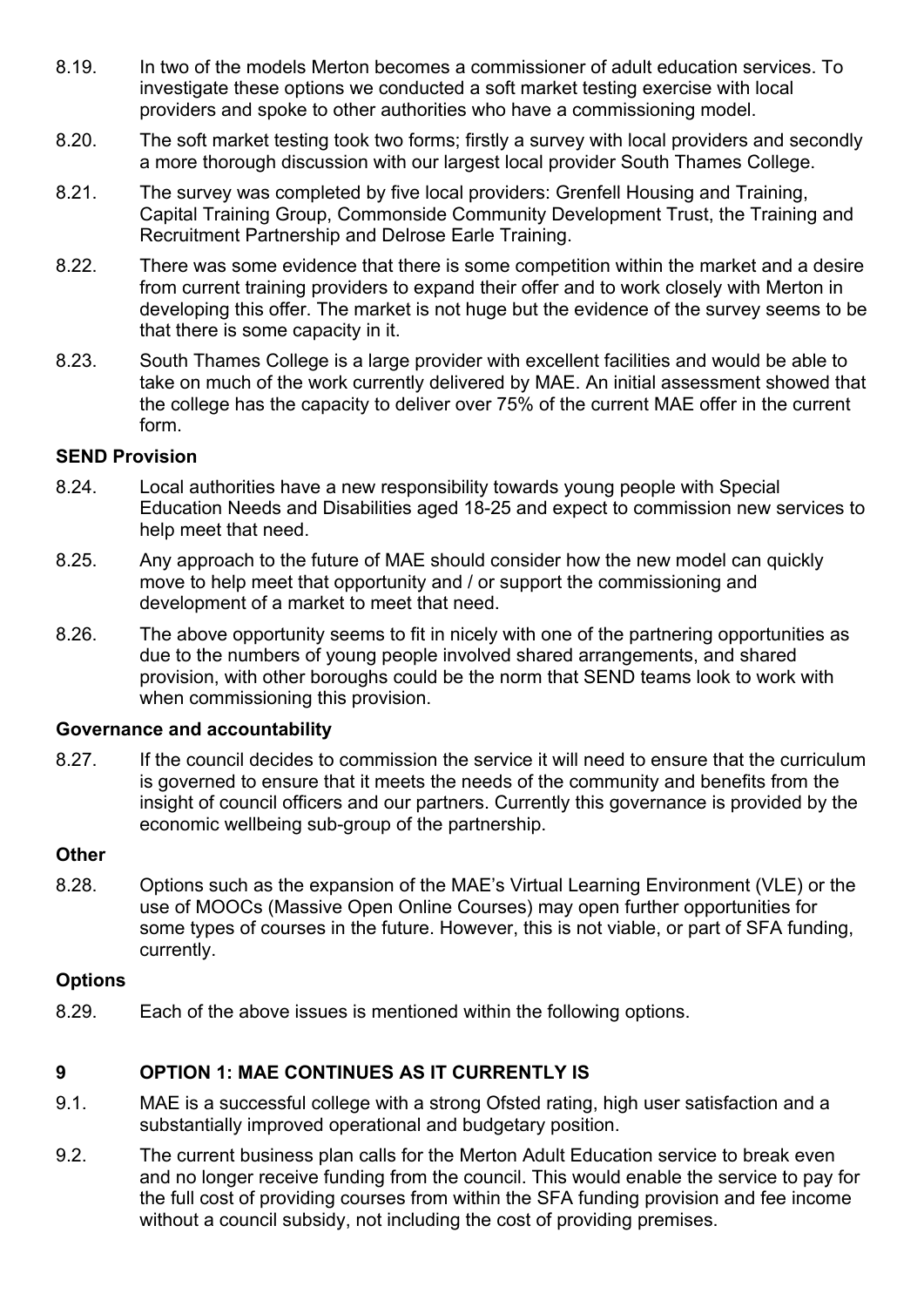- 9.3. However, there are doubts within the service that these savings can be met; especially in light of the ever changing funding position from the SFA.
- 9.4. It is unlikely that the college will be able to get to a position where it requires no council contribution. This is especially in the context of rising overheads and falling SFA contributions. In addition, the council would be liable for any risk related to the shifting SFA funding.
- 9.5. Due to the long term uncertainty regarding future funding for adult education, the risk that future funding changes will impact negatively upon either service delivery or council funds and the potential that other options can deliver a more sustainable service this option is not recommended by officers.

# **10 OPTION 2: SHARED SERVICE WITH SOUTH THAMES COLLEGE**

- 10.1. South Thames College (STC) is the biggest FE provider in Merton and has a large modern campus in Morden. STC delivers against the Adult Education contract in Wandsworth and thus has a track record of Adult Education provision from the Community Learning and ASB contracts. It is assumed that staff would TUPE across to STC.
- 10.2. Under this model, students would be able to benefit from the excellent quality services provided by South Thames College.
- 10.3. A federation with STC would allow for some economies of scale. Information systems, curriculum managers, administrators and management would all be sharable. However, the SFA have made it clear that there would need to be a clear Merton Council strand to the Quality Assurance and Strategic leadership of the shared service in order to ensure funding. A fully merged service would not attract the same funding as this shared model.
- 10.4. In any shared service with STC it would be necessary to have a strong governance body in place to ensure that the interests of Merton's adult learners were maintained and to assure the SFA that the council still maintained operational control of the funding.
- 10.5. However, under this model Merton Adult Education would be a very junior partner and a judgement would have to be made as to whether this provided the council with the best opportunity to deliver our proposed outcomes.
- 10.6. Due to the requirements placed by the SFA the potential economies of scale savings are not that different to a simple commissioning model (either individual or shared) where LBM would retain greater control over the service. Consideration should therefore be given as to whether our relationship with a large FE partner like South Thames College is better as one of partner or one of commissioner (see below).
- 10.7. As such, this option is not recommended by officers.

#### **11 OPTION 3: MERTON ADULT EDUCATION FORMS A SHARED SERVICE WITH ANOTHER LOCAL AUTHORITY MANAGED ADULT EDUCATION SERVICE**

- 11.1. As part of this project we contacted our neighbouring authorities to investigate whether they were interested in establishing some form of shared service. Discussions with Kingston did not progress further than an initial conversation as at this stage their partner of choice is Richmond. Richmond does not have an in house college and Wandsworth currently commission their service. Discussions with Croydon have so far not progressed.
- 11.2. As such, our main conversation to date has been with Sutton, whose adult education college is called SCOLA.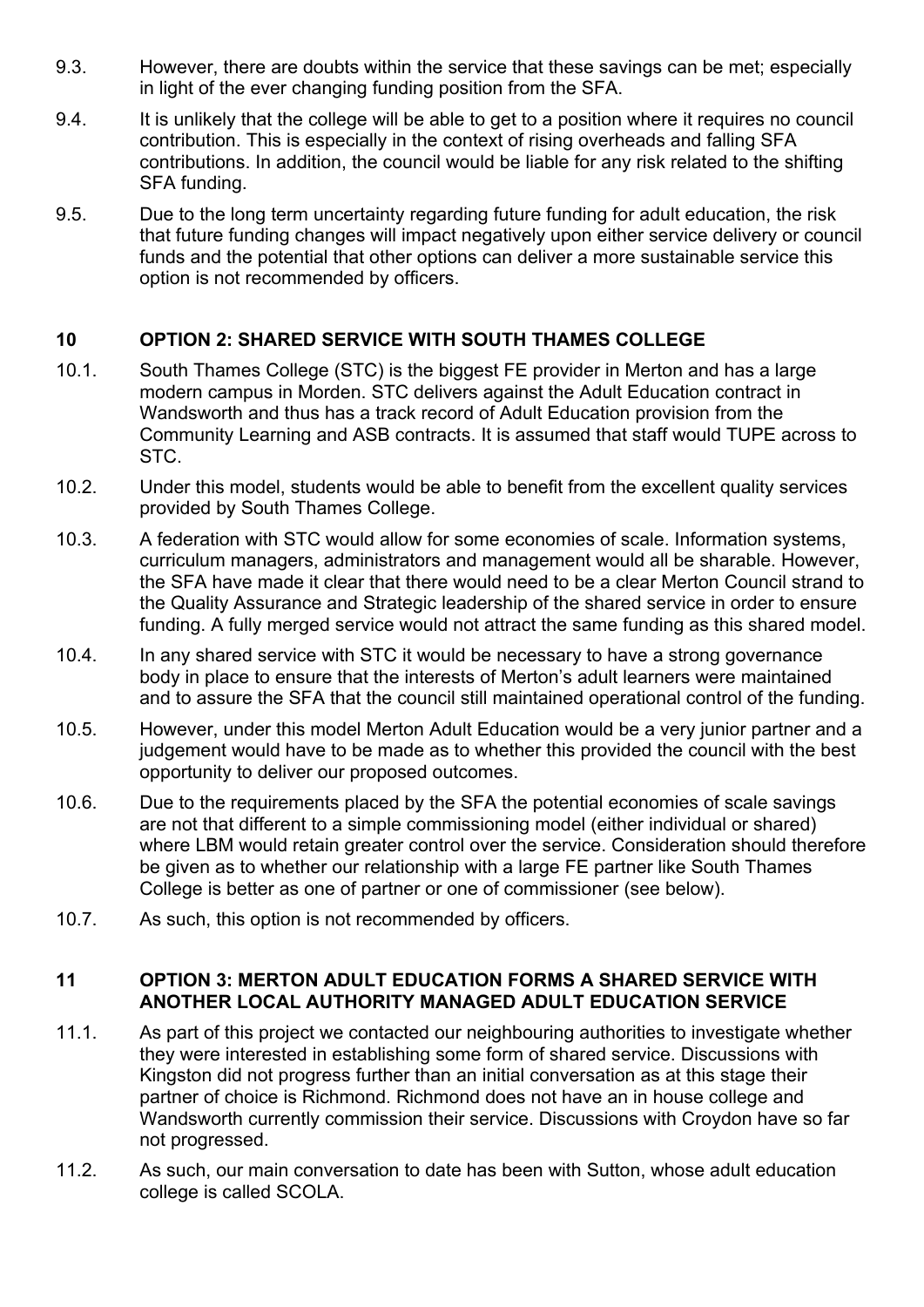- 11.3. SCOLA is Sutton's Adult Education College providing similar services to MAE. Although slightly bigger the service has comparable Ofsted ratings to MAE and is considered to be a good provider by Sutton's politicians and residents. SCOLA has its own governing body although is still a part of the council and managed within the local authority structure.
- 11.4. Sutton recognises that although their service currently covers all of its own costs (including corporate overheads) it faces the same on-going financial challenges that we do.
- 11.5. There are logistical problems associated with a shared service with SCOLA. In order to unlock savings it does not really make sense to have two main college buildings as this would not provide the necessary economies of scale.
- 11.6. In terms of shared services there would be economies of scale around management information, curriculum, and administration and management costs. Again, these savings would be tempered by the requirement to keep separate quality, MIS and strategic leadership functions, as per SFA requirements.
- 11.7. Although the immediate savings may be small when offset by the requirements for spend on alternative sites and after managing both authorities overheads the new service would be substantially more resilient and able to work to deliver further savings.
- 11.8. However, there would be a lot of work needed to enable this service to be formed including developing a shared prospectus, a shared model of delivery, a shared governance board, a shared management structure and a shared central hub with multiple separate spokes of delivery. Merton might need to accept a service not provided centrally in Merton.
- 11.9. Currently, discussions with Sutton have not progressed to an 'agreement' stage.
- 11.10. Any shared service option would be very difficult and time consuming for the council to deliver. Not only would the council retain the financial risk during the lengthy negotiation and implementation but the financial risk of the shared service would also rest with the local authority in the future.

#### **12 OPTION 4: MERTON BECOMES A COMMISSIONER OF ADULT EDUCATION SERVICES**

- 12.1. In this model Merton becomes a commissioner of adult education services. To investigate this option we conducted a soft market testing exercise with local providers and spoke to other authorities who have a commissioning model.
- 12.2. Details of the local provider market are detailed in section 8 and indicate that there is a market for delivering a commissioning model.
- 12.3. Many of the authorities who have a commissioning model tend to split the provision into three sections:
	- i) Larger contracts with larger providers
	- ii) Small contracts with community providers
	- iii) An in-house provision

The soft market testing of the Merton market suggests that Merton would be able to follow a very similar model

- 12.4. These contracts can then be let using a variety of processes, including formal tendering processes, Service Level Agreements, small grant and partnership arrangements.
- 12.5. Managing this process requires a team of staff. Under SFA rules local authorities may retain 15% of ASB funding and an unspecified amount of CL funding for commissioning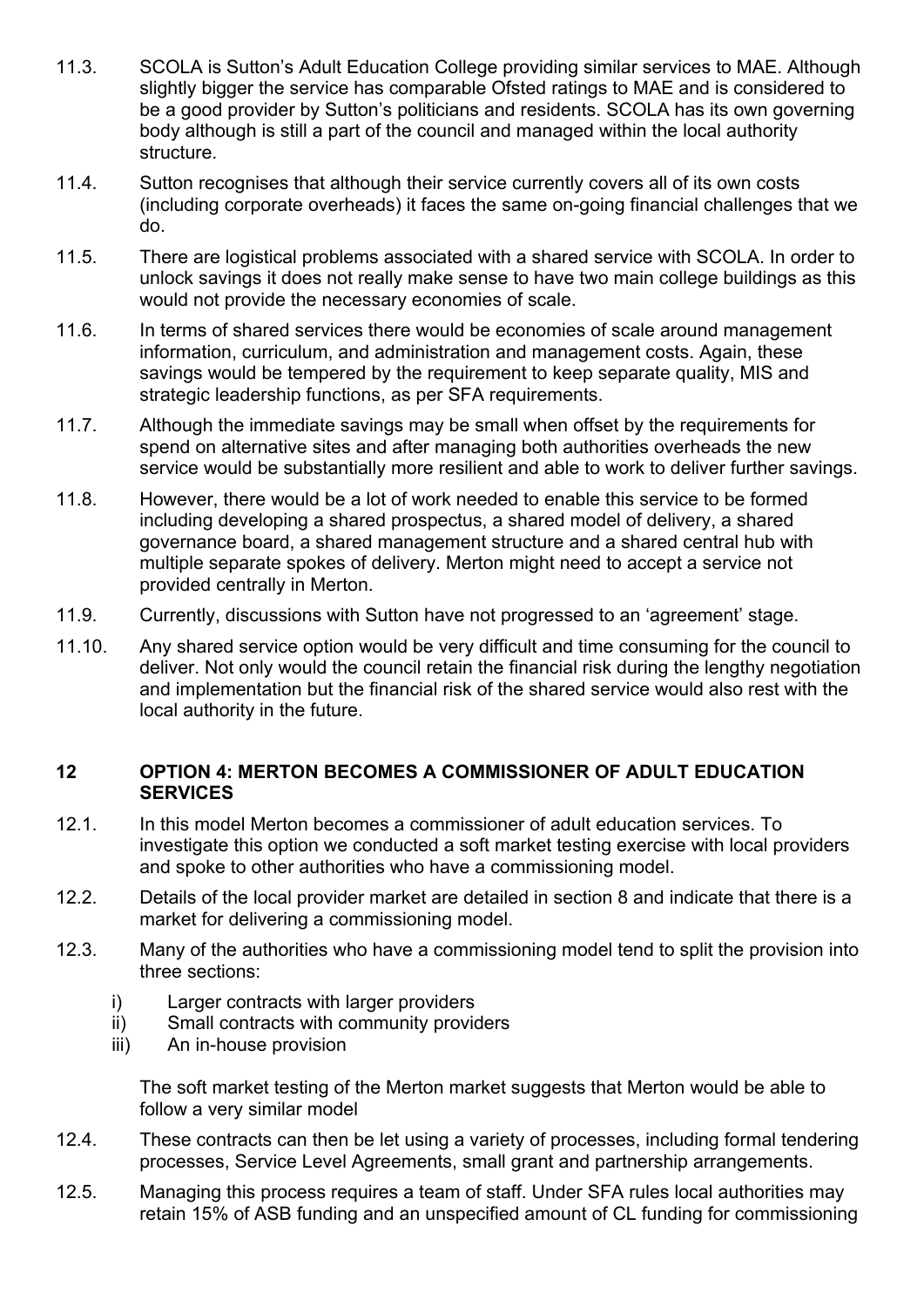purposes. Assuming that we would want to earmark as much funding as possible for learning we would aim to deliver this for as low a figure as possible.

- 12.6. It should be noted that whilst Camden for example have 3 providers able to compete for the larger contracts Merton has only one obvious in-borough option; that of South Thames College and it is likely that they would be a strong bidder for any larger lot offered. This might reduce costs and also necessitate a more partnership based approach to the commissioning.
- 12.7. Under this model, students would be able to benefit from the excellent quality services provided by South Thames College.
- 12.8. The exact details of which SFA requirements would be delivered by the provider and which by the council would need to be worked out in negotiation with our providers. The aim of this process would be to minimise spending on non-teaching and maximise spending on learning.
- 12.9. Ensuring value for money within this model would be crucial, especially with a single dominant supplier but a partnership approach, allied to robust systems to monitor delivery; this should ensure that we are able to deliver the quality and quantity of provision expected by local residents.
- 12.10. A commissioning model would allow the service to manage costs. We would be able to set the budget for delivery and ensure that the services delivered could be met within the funding envelope. The SFA provision allows the majority of funding to be directed towards teaching resource and the local authority would design a commissioning model that lives within that envelope.
- 12.11. The initial establishment of the commissioning model would need additional transitional resource; not least as TUPE would apply.
- 12.12. A new commissioning model does have some risks inherent to it. The tasks of commissioning and providing are different and require different skills and experience. The success of any commissioning model would be based on the quality of the team recruited and processes developed and this represents a risk the council would need to manage.
- 12.13. This option is recommended as it would move financial risk away from the council, make the best use of the local providers in Merton and maximise the benefits to the service users by reducing the amount spent on non-teaching activities. As commissioners the council will be in a position to steer provision and the spread of venues so that the service fully addresses the challenge of "bridging the gap" between east and west. This option is also the most likely to provide long term cost certainty and stability to adult education provision in Merton.

#### **13 OPTION 5: MERTON BECOMES A COMMISSIONER OF ADULT EDUCATION SERVICES; PARTNERING WITH THE LONDON BOROUGH OF WANDSWORTH TO DELIVER THIS COMMISSIONING FUNCTION.**

- 13.1. The London Borough of Wandsworth already has a successful commissioning model. As well as commissioning the SFA funded adult education programmes the service has a good reputation of attracting alternative sources of funding and providing a mixed service to residents.
- 13.2. In addition, Wandsworth currently contract with our major likely supplier, South Thames College.
- 13.3. Partnering with Wandsworth has three benefits within the context of a commissioning model: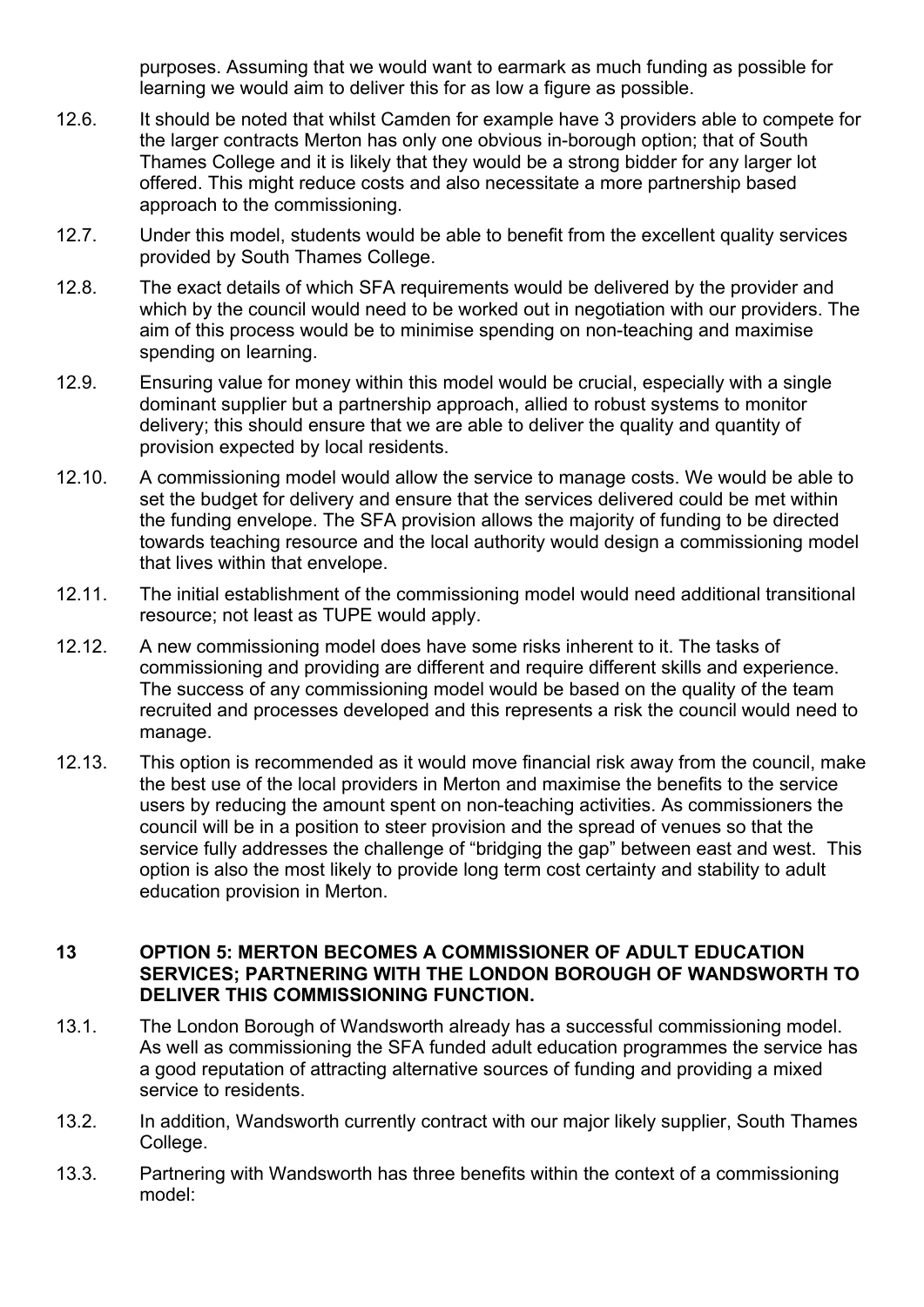- i) Wandsworth are already successful commissioners of Adult Education services and have built up an infrastructure to deliver these services. We thus wouldn't be in a position of starting from scratch and would be able to benefit from some of their skills and experience. We could also tap into their experience of bringing in alternative sources of funding; something that is a real benefit of a well-run commissioned service. We also believe that there are areas of mutual benefit where strengths in Merton delivery could be used to benefit the offer in Wandsworth and vice versa.
- ii) By partnering with a neighbouring authority we would benefit from long term economies of scale and ensure some resilience to our commissioning service.
- iii) As Wandsworth share a dominant supplier with us (in STC) partnering with them would also help us when we come to negotiate our contracts. This is particularly relevant as adult education tends to be a smaller part of a college's business. By representing a bigger slice we would be in a better long term position.
- 13.4. LB Wandsworth has expressed an interest in a partnership of this nature although obviously this would be dependent on member input and currently this has not been sought. The same member input would be needed in Merton and a long-term Governance position agreed between both councils.
- 13.5. Under this model, students would be able to benefit from the excellent services provided by South Thames College.
- 13.6. Setting up this shared service would be complex. We would be forming a new service for the non-teaching staff, thus requiring some staff TUPEing to a commissioning organisation, some redundancies and also teaching staff TUPEing into working for a number of new suppliers. Simultaneously, we would be running a commissioning and procurement process to allocate the spending.
- 13.7. The SFA would also need to approve the model.
- 13.8. If LB Merton were to opt for a commissioning model this represents a strong option; providing both expertise and experience and delivering long term resilience for both organisations and increased negotiating power in the market.
- 13.9. Nonetheless, managing two simultaneous changes move to a commissioning model and the establishment of a shared service – would prove challenging in a small time period. As such, this option is not recommended at this stage although members may want to consider it subsequently.

#### **14 OPTION 6: MERTON CEASES TO OFFER ADULT EDUCATION SERIVCES**

- 14.1. As outlined in section 4 above, the council is committed to the adult education agenda, particularly where it contributes to bridging the gap between the east and west of the borough.
- 14.2. The SFA have made it clear that were Merton Council to opt to cease to offer adult education services they would not guarantee that SFA funding would be allocated to alternative Merton providers.
- 14.3. This option is not recommended by officers for the above reasons.

# **15 IMPLEMENTATION COSTS AND CONSIDERATIONS**

- 15.1. Unless the council opts for the in-house option there will be implementation costs associated with each of the options.
- 15.2. In addition, any new service model will need a substantial communications plan attached to it. We will want local residents to know about the new service and enable students to transfer seamlessly from one provider to another if required.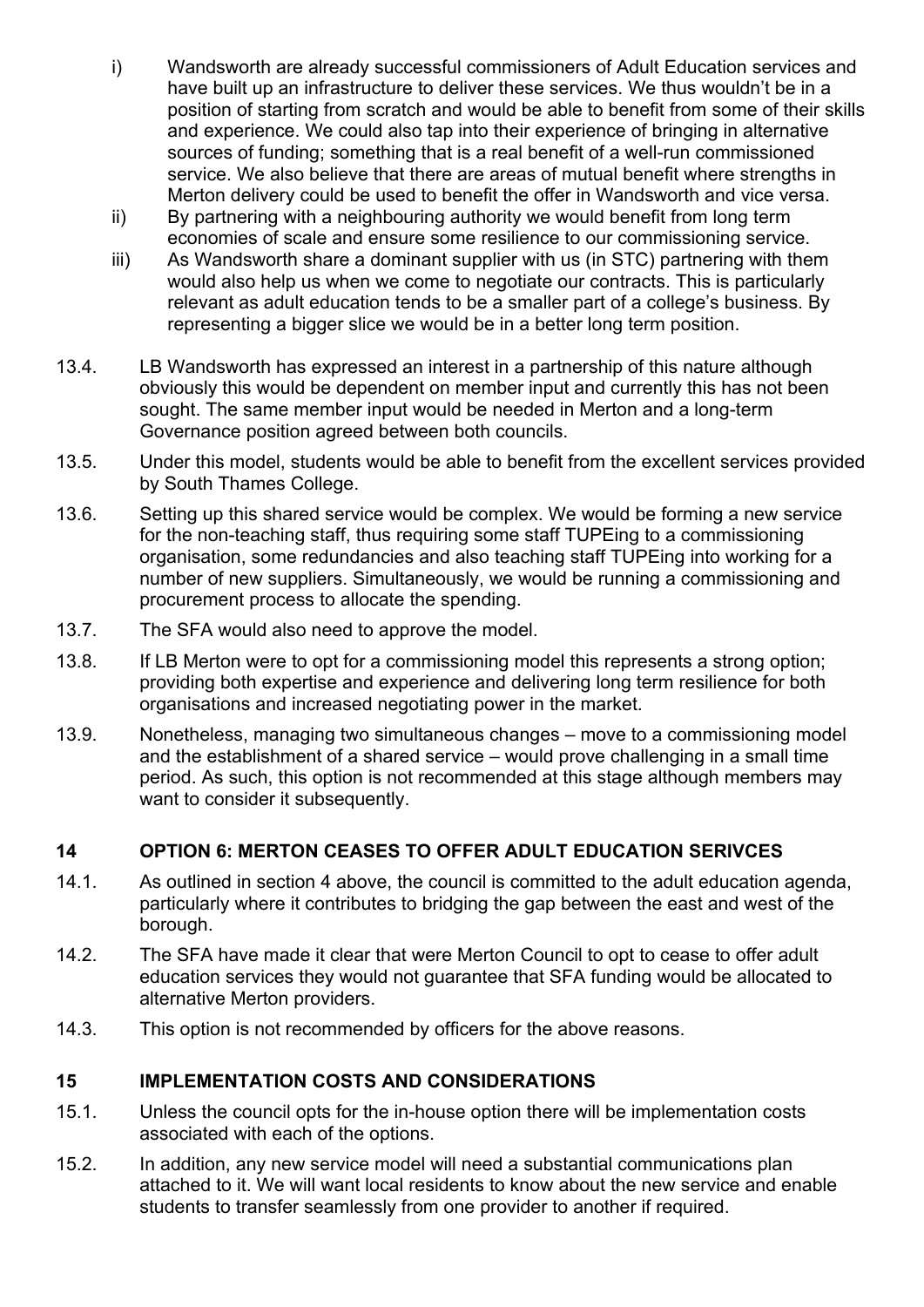- 15.3. Any new model would deliver long term benefits to the local authority as outlined above. The service would also, if established correctly and depending on the model, provide the necessary resilience to ensure that future changes to the funding environment do not pose a risk to the council as a whole.
- 15.4. During the implementation phase it will be important to maintain the quality of the provision for residents; either because of the change from one provider to another or because of the changes associated with sharing services. This process would need to be managed carefully.

## **16 ALTERNATIVE OPTIONS**

16.1. As part of this process officers spoke to the Skills Funding Agency about alternative options. Mergers which would require Ministerial approval and may be legally impossible were ruled out.

## **17 CONSULTATION UNDERTAKEN OR PROPOSED**

#### **Undertaken**

- 17.1. The following stakeholders have been consulted (supplementing the consultation already undertaken by Red Quadrant):
- a) South Thames College, Skills Funding Agency, LB Sutton, LB Richmond, LB Kingston, LB Camden, LB Bromley, LB Westminster, LB Wandsworth. Numerous internal council stakeholders have also been consulted.
- 17.2. This engagement has been based on an open approach to developing the options and all stakeholders have been kept informed throughout. Once a decision is made it is crucial that this engagement is continued and stakeholders are kept informed throughout.

#### **Proposed**

- 17.3. A consultation in two elements run at the same time is proposed:
- 17.4. The first element of the consultation will specifically focus on the model of service delivery; considering the above options and any alternatives proposed by our key stakeholders. In this element we would also be asking the public and interested stakeholders, for other suggestions of how savings can be achieved and the quality and range of courses maintained within the shrinking financial envelope.
- 17.5. The second element would focus on the content of adult education provision. Regardless of the option chosen the council needs to ensure that we are providing the right mix of courses to meet the economic needs, and interests of Merton residents. A public consultation would enable the service, whichever model is chosen, to be delivered in light of this input.
- 17.6. A full consultation plan will be developed for Member approval.

#### **18 TIMETABLE**

- 18.1. The consultation will be launched within a week of the Cabinet approval to proceed and will conclude in six weeks. A final paper, for decision, will be brought back to Cabinet in January.
- 18.2. Assuming a decision is made in January we would aim to implement any decision by September 2015 in time for the 2015/16 academic year.

#### **19 FINANCIAL, RESOURCE AND PROPERTY IMPLICATIONS**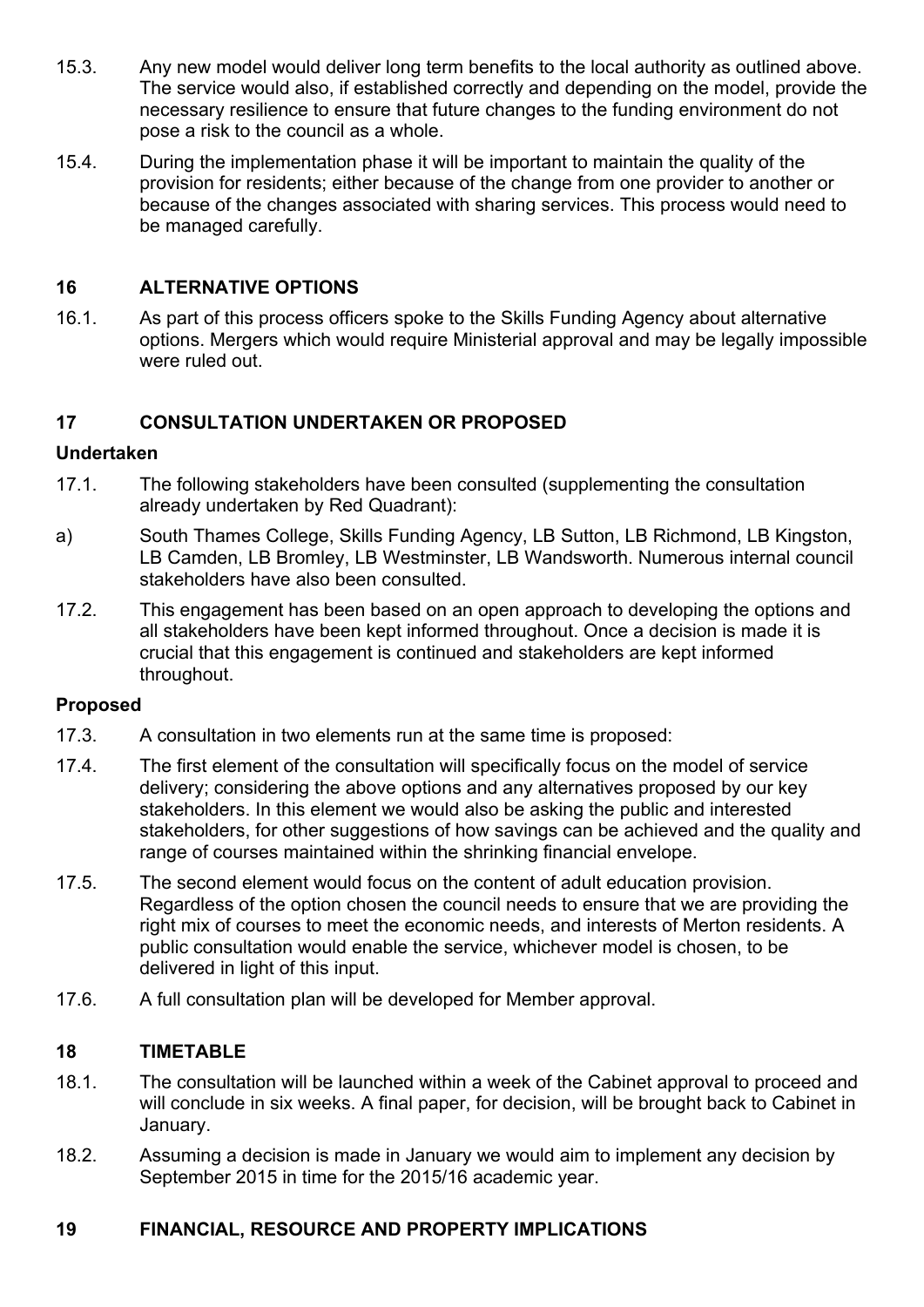- 19.1. MAE currently occupies Whatley Avenue and delivers courses at a variety of venues including Marlborough Hall in Wimbledon and about 40 other community venues including schools and children's centres. Many of these options would allow for a review of the current mix of venues used to ensure we are contributing to bridging the gap between the east and west of the borough.
- 19.2. Should an external provided model be chosen then prior to a final decision Members would need to be aware of the level of savings of corporate and fixed costs that could be made and which would need to be absorbed into the MTFS.

## **20 LEGAL AND STATUTORY IMPLICATIONS**

20.1. None

## **21 HUMAN RIGHTS, EQUALITIES AND COMMUNITY COHESION IMPLICATIONS**

- 21.1. MAE currently aims to contribute to the Community Plan priority around 'Bridging the Gap' between the East and the West of the Borough and any new model will need to build on this and extend the opportunities to residents from less affluent parts of the borough.
- 21.2. Likewise, the college provides courses specifically targeted at adults with learning difficulties and disabilities and any new model would need to ensure that this group is not disadvantaged.
- 21.3. Any change to the model of provision would need to ensure that the above are taken into consideration.

#### **22 CRIME AND DISORDER IMPLICATIONS**

22.1. None

#### **23 RISK MANAGEMENT AND HEALTH AND SAFETY IMPLICATIONS**

23.1. None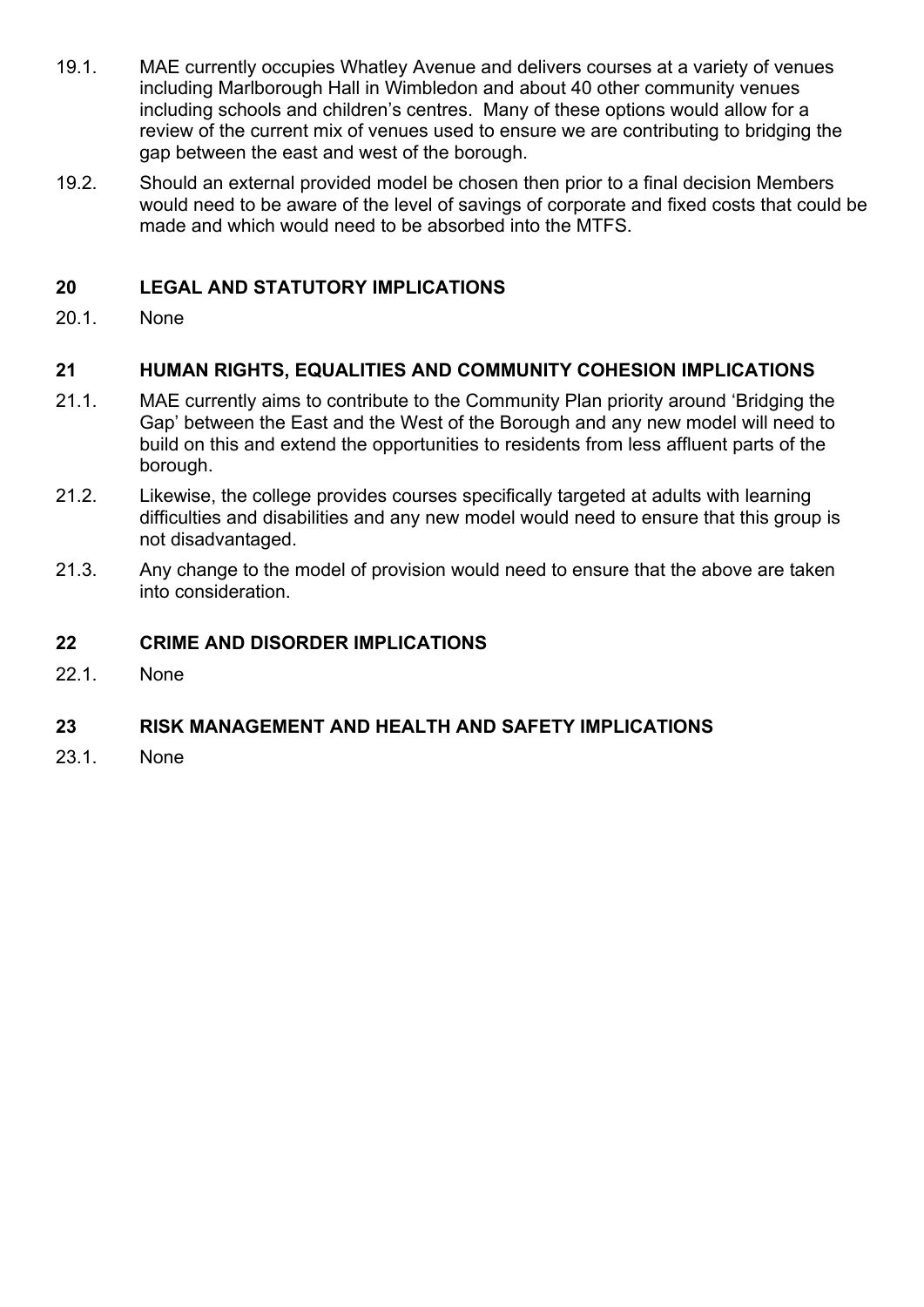# **APPENDIX 1**

Table 1 below details the current mix of venues used by the adult education service to deliver courses to residents.

# **TABLE 1**

| <b>MAE Venues: 2013/14</b>                                        |                           |                          |                                  |
|-------------------------------------------------------------------|---------------------------|--------------------------|----------------------------------|
|                                                                   |                           |                          |                                  |
| Venue                                                             | <b>Number of Learners</b> | Ward                     | Percentage of<br><b>learners</b> |
| Abbey Children's Centre                                           | 33                        | Abbey                    | $< 1\%$                          |
| Acacia Centre                                                     | 11                        |                          | $< 1\%$                          |
|                                                                   |                           | <b>Figges Marsh</b>      |                                  |
| All Saints Centre                                                 | 78                        | Trinity                  | 1%                               |
| <b>Baitul Futuh Mosque</b>                                        | 24                        | Merton park              | $< 1\%$                          |
| Cricket Green School                                              | 65                        | Cricket Green            | $< 1\%$                          |
| Church Road Children Centre                                       | 46                        | Lavender                 | $< 1\%$                          |
| Harris Academies Merton and Morden                                | 187                       | Pollards Hill/Ravensbury | 2%                               |
| High Path Community Centre                                        | 21                        | Abbey                    | $< 1\%$                          |
| Hamleys                                                           | $\mathbf{1}$              |                          | $< 1\%$                          |
| Jan Malinowski Centre                                             | 57                        | Cricket Green            | $< 1\%$                          |
| <b>Job Centre Mitcham</b>                                         | 128                       | Cricket Green            | 2%                               |
| <b>MAE Wimbledon</b>                                              | 847                       | Hillside                 | 11%                              |
| Merton Job Club - Steers Mead                                     | 20                        | Lavender                 | $< 1\%$                          |
| <b>Merton Libraries</b>                                           | 68                        | Various                  | $< 1\%$                          |
| <b>Merton Vision</b>                                              | 15                        | <b>Colliers Wood</b>     | $<1\%$                           |
| <b>Merton Primary Schools</b>                                     | 221                       | Various                  | 3%                               |
| Newminster Children's Centre                                      | 11                        | Ravensbury               | $<1\%$                           |
| Pollards Hill Community Centre                                    | 51                        | Pollards Hill            | $< 1\%$                          |
| <b>St Marks Family Centre</b>                                     | 274                       | <b>Figges Marsh</b>      | 3.5%                             |
| <b>Steers Mead Children's Centre</b>                              | 9                         | Lavender                 | $< 1\%$                          |
| Sorrel Care/Star & Garter Home/St Mary's<br><b>Primary School</b> | 15                        | Various                  | $<$ 1%                           |
| South Mitcham Community Centre                                    | 9                         | Cricket Green            | $< 1\%$                          |
| The Bridges Children's Centre                                     | 15                        | Dundonald                | $< 1\%$                          |
| Whatley                                                           | 5300                      | Cannon Hill              | 68%                              |
| Whatley & MAE Wimbledon                                           | 7                         | Cannon Hill and Hillside | $< 1\%$                          |
| Whatley & SW London YMCA                                          | 23                        | Cannon Hill and Trinity  | $< 1\%$                          |
| <b>Vestry Hall</b>                                                | 245                       | Cricket Green            | 3%                               |